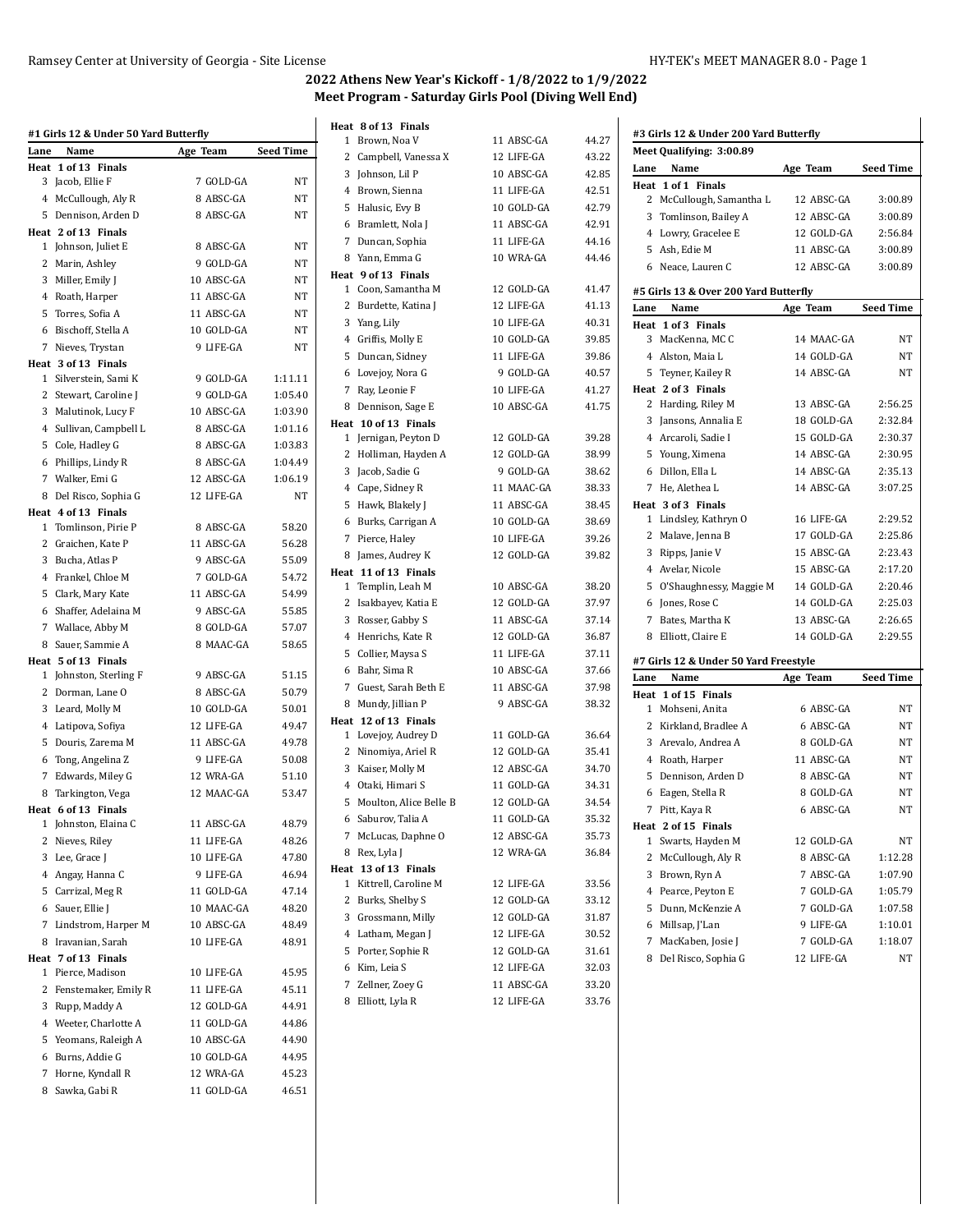| Heat 3 (#7 Girls 12 & Under 50 Yard Freestyle)<br>1 Carrelha, Harper G<br>6 GOLD-GA | 1:02.31 | Heat 9 of 15 Finals<br>1 Brown, Noa V | 11 ABSC-GA | 38.22 |      | Heat 15 of 15 Finals<br>1 Latham, Megan J |  |
|-------------------------------------------------------------------------------------|---------|---------------------------------------|------------|-------|------|-------------------------------------------|--|
| 2 Marin, Ashley<br>9 GOLD-GA                                                        | 1:01.36 | 2 Brown, Sienna                       | 11 LIFE-GA | 38.14 |      | 2 Ninomiya, Ariel R                       |  |
| 3 Mihalko, Molly H<br>9 GOLD-GA                                                     | 57.87   | 3 Robledo, Sophia M                   | 10 GOLD-GA | 38.03 |      | 3 Moulton, Alice Belle B                  |  |
| 4 Cole, Hadley G<br>8 ABSC-GA                                                       | 57.19   | 4 Ray, Leonie F                       | 10 LIFE-GA | 37.77 |      | 4 Steger, Tessa A                         |  |
| 5 Weiner, Olivia S<br>7 GOLD-GA                                                     | 57.45   | 5 Douris, Zarema M                    | 11 ABSC-GA | 37.91 |      | 5 Jones, Joy E                            |  |
| 8 ABSC-GA                                                                           | 58.80   | 6 Yadav, Meera                        | 12 LIFE-GA | 38.13 |      | 6 Haldeman, Lauren E                      |  |
| 6 Phillips, Lindy R                                                                 |         |                                       |            |       |      |                                           |  |
| 7 Mueller, Jenna<br>6 GOLD-GA                                                       | 1:01.96 | 7 Sawyer, Hadley R                    | 10 GOLD-GA | 38.20 |      | 7 Elliott, Lyla R                         |  |
| 8 Scott, Abby J<br>8 GOLD-GA                                                        | 1:05.00 | 8 Owens, Elizabeth C                  | 10 GOLD-GA | 38.50 |      | 8 Zellner, Zoey G                         |  |
| Heat 4 of 15 Finals<br>1 Tomlinson, Pirie P<br>8 ABSC-GA                            | 52.31   | Heat 10 of 15 Finals<br>1 hua, mya M  | 10 GOLD-GA | 36.97 |      | #9 Girls 13 & Over 50 Yard Freestyle      |  |
| 2 Torres, Sofia A<br>11 ABSC-GA                                                     | 51.40   | 2 Grossmann, Maya V                   | 9 GOLD-GA  | 36.10 | Lane | Name                                      |  |
| 3 Silverstein, Sami K<br>9 GOLD-GA                                                  | 49.44   |                                       | 11 ABSC-GA | 35.96 |      | Heat 1 of 12 Finals                       |  |
|                                                                                     |         | 3 Rosser, Gabby S                     |            |       |      | 1 Welch, Avery B                          |  |
| 4 Malutinok, Lucy F<br>10 ABSC-GA                                                   | 48.63   | 4 Wineland, Summer L                  | 12 GOLD-GA | 35.73 |      | 2 Jackson, Hayleigh-Ann M                 |  |
| 5 Shaffer, Adelaina M<br>9 ABSC-GA                                                  | 48.82   | 5 Lee, Grace J                        | 10 LIFE-GA | 35.92 |      | 3 Robledo, Madison I                      |  |
| 6 Bischoff, Stella A<br>10 GOLD-GA                                                  | 49.89   | 6 Mundy, Jillian P                    | 9 ABSC-GA  | 35.97 |      | 4 Guy, Sela M                             |  |
| 7 Hart, Livy C<br>8 ABSC-GA                                                         | 52.05   | 7 West, Makayla C                     | 10 ABSC-GA | 36.50 |      | 5 Herring, Addyson J                      |  |
| 8 Hamborg, Sarah R<br>8 WRA-GA                                                      | 55.88   | 8 Nieves, Riley                       | 11 LIFE-GA | 37.68 |      | 6 Shaffer, Marleighna M                   |  |
| Heat 5 of 15 Finals                                                                 |         | Heat 11 of 15 Finals                  |            |       |      | 7 Parks, Olivia G                         |  |
| 11 ABSC-GA<br>1 Johnston, Elaina C                                                  | 47.01   | 1 Griffis, Molly E                    | 10 GOLD-GA | 35.29 |      | 8 Sadler, Claire E                        |  |
| 8 ABSC-GA<br>2 Sullivan, Campbell L                                                 | 45.87   | 2 Linehan, Hailey O                   | 12 LIFE-GA | 35.10 |      | Heat 2 of 12 Finals                       |  |
| 3 Osburn, Cora A<br>12 ABSC-GA                                                      | 45.69   | 3 Yang, Lily                          | 10 LIFE-GA | 34.50 |      | 1 Brown, Mia L                            |  |
| 4 Thomas, Sutton C<br>8 ABSC-GA                                                     | 45.35   | 4 Low, Kaylin R                       | 12 GOLD-GA | 34.42 |      | 2 Gururaj, Brinda B                       |  |
| 5 Stewart, Caroline J<br>9 GOLD-GA                                                  | 45.38   | 5 Dennison, Sage E                    | 10 ABSC-GA | 34.42 |      | 3 Cauwels, Addison K                      |  |
| 6 Johnson, Juliet E<br>8 ABSC-GA                                                    | 45.71   | 6 Guest, Sarah Beth E                 | 11 ABSC-GA | 34.89 |      | 4 Porwal, Anna-Maya                       |  |
| 7 Miller, Emily J<br>10 ABSC-GA                                                     | 45.91   | 7 Burdette, Katina J                  | 12 LIFE-GA | 35.27 |      | 5 Nichols, Kathryn P                      |  |
| 8 Jacob, Ellie F<br>7 GOLD-GA                                                       | 48.33   | 8 Campbell, Vanessa X                 | 12 LIFE-GA | 35.41 |      | 6 Aronowitz, Riley A                      |  |
| Heat 6 of 15 Finals                                                                 |         | Heat 12 of 15 Finals                  |            |       |      | 7 Uptagrafft, Julia C                     |  |
| 1 Frankel, Chloe M<br>7 GOLD-GA                                                     | 44.71   | 1 Bramlett, Nola J                    | 11 ABSC-GA | 33.94 |      | 8 Millsap, Jasmyn C                       |  |
| 2 Leard, Molly M<br>10 GOLD-GA                                                      | 44.67   | 2 Templin, Leah M                     | 10 ABSC-GA | 33.69 |      | Heat 3 of 12 Finals                       |  |
| 3 Bucha, Atlas P<br>9 ABSC-GA                                                       | 42.58   | 3 Guthrie, Jameson A                  | 11 GOLD-GA | 33.52 |      | 1 Thang, Mercy                            |  |
| 4 Graichen, Kate P<br>11 ABSC-GA                                                    | 41.93   | 4 Sauer, Ellie J                      | 10 MAAC-GA | 33.19 |      | 2 Gangadharan, Dharini P                  |  |
| 5 Duncan, Sophia<br>11 LIFE-GA                                                      | 42.05   | 5 Ash, Edie M                         | 11 ABSC-GA | 33.26 |      | 3 Suma, Lynley A                          |  |
| 10 GOLD-GA<br>6 Zbinden, Laynie J                                                   | 43.62   | 6 McLucas, Daphne O                   | 12 ABSC-GA | 33.65 |      | 4 Hamborg, Allie C                        |  |
| 7 Johnston, Sterling F<br>9 ABSC-GA                                                 | 44.69   | 7 Lovejoy, Nora G                     | 9 GOLD-GA  | 33.92 |      | 5 Fays, Sofia M                           |  |
| 8 Freeman, Annelise V<br>7 WRA-GA                                                   | 44.77   | 8 Bahr, Sima R                        | 10 ABSC-GA | 34.21 |      | 6 McAuliff, Madison A                     |  |
| Heat 7 of 15 Finals                                                                 |         | Heat 13 of 15 Finals                  |            |       |      | 7 Graff, Bea L                            |  |
| 1 Tarkington, Vega<br>12 MAAC-GA                                                    | 41.19   | 1 Boyd, Hannah E                      | 11 ABSC-GA | 32.54 |      | 8 Maurice, Avery J                        |  |
| 2 Dorman, Lane O<br>8 ABSC-GA                                                       | 40.97   | 2 Kaiser, Molly M                     | 12 ABSC-GA | 32.25 |      | Heat 4 of 12 Finals                       |  |
| 3 Iravanian, Sarah<br>10 LIFE-GA                                                    | 40.80   | 3 Saburov, Talia A                    | 11 GOLD-GA | 31.97 |      | 1 Martin, Juliet A                        |  |
| 4 Fenstemaker, Emily R<br>11 LIFE-GA                                                | 40.64   | 4 Cape, Sidney R                      | 11 MAAC-GA | 31.35 |      | 2 Nelson, Isabella M                      |  |
| 5 Latipova, Sofiya<br>12 LIFE-GA                                                    | 40.72   | 5 Tomlinson, Bailey A                 | 12 ABSC-GA | 31.90 |      | 3 Yeomans, Carson R                       |  |
| 11 LIFE-GA<br>6 Hand, Harper L                                                      | 40.83   | 6 Collier, Maysa S                    | 11 LIFE-GA | 31.98 |      | 4 Joyce, Harper O                         |  |
| 9 LIFE-GA<br>7 Nieves, Trystan                                                      | 41.01   | 7 Hawk, Blakely J                     | 11 ABSC-GA | 32.47 |      | 5 MacKenna, MC C                          |  |
| 8 Walker, Emi G<br>12 ABSC-GA                                                       | 41.65   | 8 Jacob, Sadie G                      | 9 GOLD-GA  | 32.99 |      | 6 Hua, Katelyn Q                          |  |
| Heat 8 of 15 Finals                                                                 |         | Heat 14 of 15 Finals                  |            |       |      | 7 Farris, Ava N                           |  |
| 11 ABSC-GA<br>1 Clark, Mary Kate                                                    | 40.38   | 1 Hayakawa, Kanami G                  | 12 LIFE-GA | 30.85 |      | 8 Nuar, Kennedy M                         |  |
| 2 Lindstrom, Harper M<br>10 ABSC-GA                                                 | 39.62   | 2 Lovejoy, Audrey D                   | 11 GOLD-GA | 30.77 |      | Heat 5 of 12 Finals                       |  |
| 3 Johnson, Lil P<br>10 ABSC-GA                                                      | 39.01   | 3 Pierce, Haley                       | 10 LIFE-GA | 30.26 |      | 1 Givens, Sarah N                         |  |
| 4 Sauer, Sammie A<br>8 MAAC-GA                                                      | 38.88   | 4 Kittrell, Caroline M                | 12 LIFE-GA | 29.71 |      | 2 Byrd, Zoe S                             |  |
| 5 Tong, Angelina Z<br>9 LIFE-GA                                                     | 38.91   | 5 O'Shaughnessy, Annie M              | 11 GOLD-GA | 29.86 |      | 3 Sanning, Dylan M                        |  |
| 6 Yeomans, Raleigh A<br>10 ABSC-GA                                                  | 39.23   | 6 McCullough, Samantha L              | 12 ABSC-GA | 30.35 |      |                                           |  |
| 7 Carrizal, Meg R<br>11 GOLD-GA                                                     | 39.65   | 7 Burks, Carrigan A                   | 10 GOLD-GA | 30.81 |      | 4 Hobbs, Sophierose R                     |  |
| 8 Wallace, Abby M<br>8 GOLD-GA                                                      | 40.43   | 8 Lowry, Gracelee E                   | 12 GOLD-GA | 31.29 |      | 5 Smith, Lynnette                         |  |
|                                                                                     |         |                                       |            |       |      | 6 Yang, Leah                              |  |
|                                                                                     |         |                                       |            |       |      | 7 Bonner, Berklee A                       |  |

Borge, Sofia D 13 GOLD-GA 30.55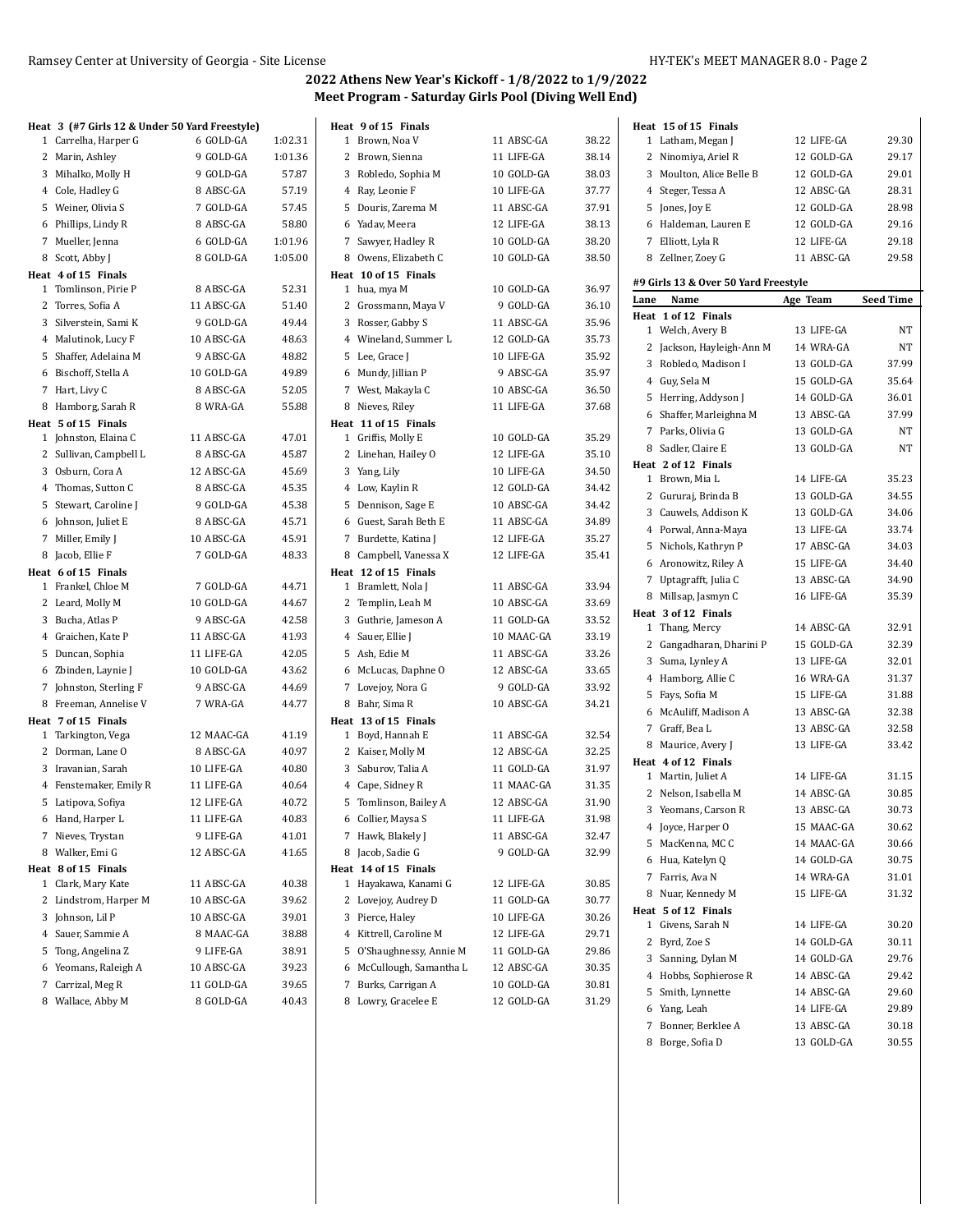$\overline{1}$ 

|              | Heat 6 (#9 Girls 13 & Over 50 Yard Freestyle) |            |       |
|--------------|-----------------------------------------------|------------|-------|
| 1            | Hoffman, Raelyn M                             | 15 GOLD-GA | 29.13 |
|              | 2 Bates, Martha K                             | 13 ABSC-GA | 29.04 |
|              | 3 Carter, Alayna M                            | 14 GOLD-GA | 28.73 |
|              | 4 Sonambekar, Anushka A                       | 14 GOLD-GA | 28.66 |
|              | 5 Prakash, Tanvi                              | 14 ABSC-GA | 28.69 |
|              | 6 Gonzalez, Elena J                           | 16 WRA-GA  | 28.75 |
|              | 7 Angay, Lara A                               | 13 LIFE-GA | 29.09 |
| 8            | Shelton, Anna L                               | 15 WRA-GA  | 29.36 |
|              | Heat 7 of 12 Finals                           |            |       |
|              | 1 Duffy, Anna B                               | 13 LIFE-GA | 28.51 |
| 2            | Steinhauser, Kayla P                          | 13 GOLD-GA | 28.43 |
| 3            | Palmer, Ansley L                              | 14 LIFE-GA | 28.10 |
|              | 4 Bateman, Tyler L                            | 15 MAAC-GA | 28.05 |
| 5            | Ray, Lucca A                                  | 13 LIFE-GA | 28.07 |
|              | 6 Cannon, Caroline E                          | 15 GOLD-GA | 28.29 |
|              | 7 Koontz, Phoenix A                           | 16 LIFE-GA | 28.51 |
| 8            | May, Kahleia A                                | 15 GOLD-GA | 28.58 |
|              | Heat 8 of 12 Finals                           |            |       |
| $\mathbf{1}$ | Stafford, Natalie R                           | 18 GOLD-GA | 27.88 |
|              | 2 Ymbras, Caitlyn R                           | 13 GOLD-GA | 27.67 |
|              | 3 Worsley, Anna G                             | 17 GOLD-GA | 27.44 |
|              | 4 Harding, Riley M                            | 13 ABSC-GA | 27.30 |
| 5            | Buxbaum, Hannah                               | 14 GOLD-GA | 27.37 |
| 6            | Morton, Sydney G                              | 14 LIFE-GA | 27.56 |
| 7            | Hughes, Sarah E                               | 15 GOLD-GA | 27.81 |
| 8            | Sattler, Erin M                               | 16 GOLD-GA | 28.03 |
|              | Heat 9 of 12 Finals                           |            |       |
|              | 1 Bass, Katherine E                           | 13 LIFE-GA | 27.18 |
| 2            | Kessell, Katie I                              | 13 LIFE-GA | 26.98 |
|              | 3 Mai, Kayly T                                | 17 LIFE-GA | 26.83 |
| 4            | Foggin, Charlotte L                           | 15 ABSC-GA | 26.69 |
| 5            | Tsynman, Katherine E                          | 15 LIFE-GA | 26.83 |
| 6            | He, Alethea L                                 | 14 ABSC-GA | 26.96 |
| 7            | Jackson, Kelsey L                             | 16 GOLD-GA | 27.07 |
|              | 8 Valenzuela, Sofia C                         | 13 LIFE-GA | 27.19 |
|              | Heat 10 of 12 Finals                          |            |       |
|              | 1 Pursner, Rebecca J                          | 16 ABSC-GA | 26.63 |
|              | 2 Burkus, Sophie N                            | 15 GOLD-GA | 26.61 |
|              | 3 Borland, Katelyn E                          | 13 GOLD-GA | 26.51 |
|              | 4 Neal, Reese A                               | 13 GOLD-GA | 26.40 |
|              | 5 Cappola, Chloe O                            | 13 LIFE-GA | 26.50 |
| 6            | Sears, Lily S                                 | 14 GOLD-GA | 26.54 |
|              | 7 Fuentes, Brayden T                          | 17 GOLD-GA | 26.61 |
|              | 8 Clark, Ainsley F                            | 16 GOLD-GA | 26.66 |
|              | Heat 11 of 12 Finals                          |            |       |
| 1            | Osborn, Lily                                  | 14 GOLD-GA | 26.18 |
| 2            | McKenley, Olivia A                            | 16 MAAC-GA | 26.11 |
| 3            | Jansons, Karina A                             | 15 GOLD-GA | 26.06 |
| 4            | Hamilton, Samantha V                          | 16 GOLD-GA | 25.94 |
| 5            | Lindsley, Kathryn O                           | 16 LIFE-GA | 26.01 |
| 6            | Cunningham, Maya K                            | 16 LIFE-GA | 26.11 |
| 7            | Dillon, Ella L                                | 14 ABSC-GA | 26.12 |
|              | 8 Clark, Addison G                            | 13 GOLD-GA | 26.23 |
|              |                                               |            |       |

|        | Heat 12 of 12 Finals                       |                          |                    |
|--------|--------------------------------------------|--------------------------|--------------------|
| 1      | Maley, Quincy Q                            | 15 LIFE-GA               | 25.76              |
|        | 2 O'Shaughnessy, Bridget E                 | 17 GOLD-GA               | 25.51              |
|        | 3 Willis, Lauren M                         | 15 GOLD-GA               | 24.90              |
|        | 4 Owen, Sarah Paisley                      | 13 MAAC-GA               | 23.92              |
|        | 5 Richardson, Jory N                       | 16 MAAC-GA               | 24.19              |
|        | 6 Tell, Greta M                            | 16 MAAC-GA               | 25.08              |
|        |                                            |                          |                    |
| 7      | Slorahn, Piper K                           | 14 GOLD-GA               | 25.60              |
| 8      | Young, Ximena                              | 14 ABSC-GA               | 25.86              |
|        | #11 Girls 8 & Under 25 Yard Breaststroke   |                          |                    |
| Lane   | Name                                       | Age Team                 | <b>Seed Time</b>   |
| Heat   | 1 of 3 Finals                              |                          |                    |
|        | 2 Mueller, Jenna                           | 6 GOLD-GA                | NΤ                 |
|        | 3 Weiner, Olivia S                         | 7 GOLD-GA                | NT                 |
|        | 4 Dunn, McKenzie A                         | 7 GOLD-GA                | NΤ                 |
| 5      | MacKaben, Josie J                          | 7 GOLD-GA                | NΤ                 |
|        | 6 Pitt, Kaya R                             | 6 ABSC-GA                | NΤ                 |
|        | 7 Carrelha, Harper G                       | 6 GOLD-GA                | NΤ                 |
|        | Heat 2 of 3 Finals                         |                          |                    |
|        | 1 Sauer, Sammie A                          | 8 MAAC-GA                | <b>NT</b>          |
|        | 2 Kirkland, Bradlee A                      | 6 ABSC-GA                | 45.07              |
|        | 3 Mohseni, Anita                           | 6 ABSC-GA                | 42.39              |
|        | 4 Hart, Livy C                             | 8 ABSC-GA                | 36.19              |
| 5      | Brown, Ryn A                               | 7 ABSC-GA                | 37.25              |
|        | 6 Hamborg, Sarah R                         | 8 WRA-GA                 | 43.10              |
|        | 7 Arevalo, Andrea A                        | 8 GOLD-GA                | NT                 |
|        |                                            | 8 GOLD-GA                | NT                 |
|        | 8 Eagen, Stella R<br>Heat 3 of 3 Finals    |                          |                    |
|        | 1 Scott, Abby J                            | 8 GOLD-GA                | 33.92              |
|        | 2 Jacob, Ellie F                           | 7 GOLD-GA                | 30.59              |
|        | 3 Freeman, Annelise V                      | 7 WRA-GA                 | 27.37              |
|        |                                            |                          |                    |
|        |                                            |                          |                    |
|        | 4 Johnson, Juliet E                        | 8 ABSC-GA                | 26.61              |
| 5      | Thomas, Sutton C                           | 8 ABSC-GA                | 27.19              |
| 6      | Phillips, Lindy R                          | 8 ABSC-GA                | 29.46              |
| 7      | Tomlinson, Pirie P                         | 8 ABSC-GA                | 31.70              |
|        | 8 Dennison, Arden D                        | 8 ABSC-GA                | 35.72              |
|        | #13 Girls 12 & Under 100 Yard Breaststroke |                          |                    |
| Lane   | Name                                       | Age Team                 | <b>Seed Time</b>   |
|        | Heat 1 of 8 Finals                         |                          |                    |
|        | 3 Millsap, J'Lan                           | 9 LIFE-GA                | NΤ                 |
| 4      | Miller, Emily J                            | 10 ABSC-GA               | NΤ                 |
|        | 5 Nieves, Trystan                          | 9 LIFE-GA                | NT                 |
|        | Heat 2 of 8 Finals                         |                          |                    |
| 1      | Jernigan, Peyton D                         | 12 GOLD-GA               | NΤ                 |
|        | 2 Osburn, Cora A                           | 12 ABSC-GA               | NΤ                 |
|        | 3 Robledo, Sophia M                        | 10 GOLD-GA               | 2:15.66            |
|        | 4 Johnston, Sterling F                     | 9 ABSC-GA                | 2:08.82            |
|        | 5 Graichen, Kate P                         | 11 ABSC-GA               | 2:12.10            |
|        | 6 Zbinden, Laynie J                        | 10 GOLD-GA               | 2:50.00            |
| 7      | Del Risco, Sophia G                        | 12 LIFE-GA               | NΤ                 |
|        | Heat 3 of 8 Finals                         |                          |                    |
| 1      | Owens, Elizabeth C                         | 10 GOLD-GA               | 2:04.31            |
| 2      | Guest, Sarah Beth E                        | 11 ABSC-GA               | 2:01.81            |
| 3      | Wineland, Summer L                         | 12 GOLD-GA               | 1:58.27            |
|        | 4 Edwards, Miley G                         | 12 WRA-GA                | 1:54.98            |
| 5      |                                            | 8 ABSC-GA                |                    |
|        | Dorman, Lane O                             |                          | 1:55.72            |
| 6      | Griffis, Molly E                           | 10 GOLD-GA               | 1:59.94            |
| 7<br>8 | Johnston, Elaina C<br>Brown, Noa V         | 11 ABSC-GA<br>11 ABSC-GA | 2:02.26<br>2:04.62 |

| Heat 4 of 8 Finals                        |            |           |
|-------------------------------------------|------------|-----------|
| Clark, Mary Kate<br>1                     | 11 ABSC-GA | 1:52.80   |
| 2<br>West, Makayla C                      | 10 ABSC-GA | 1:49.63   |
| Duncan, Sophia<br>3                       | 11 LIFE-GA | 1:48.48   |
| 4<br>Yadav, Meera                         | 12 LIFE-GA | 1:45.09   |
| 5<br>Angay, Hanna C                       | 9 LIFE-GA  | 1:45.56   |
| Weeter, Charlotte A<br>6                  | 11 GOLD-GA | 1:48.70   |
| Brown, Sienna<br>7                        | 11 LIFE-GA | 1:52.33   |
| Rupp, Maddy A<br>8                        | 12 GOLD-GA | 1:53.68   |
| Heat 5 of 8 Finals                        |            |           |
| Yang, Lily<br>1                           | 10 LIFE-GA | 1:44.02   |
| 2<br>Halusic, Evy B                       | 10 GOLD-GA | 1:43.80   |
| 3<br>Johnson, Lil P                       | 10 ABSC-GA | 1:43.59   |
| 4<br>Mundy, Jillian P                     | 9 ABSC-GA  | 1:43.19   |
| 5<br>Horne, Kyndall R                     | 12 WRA-GA  | 1:43.59   |
| 6<br>Hand, Harper L                       | 11 LIFE-GA | 1:43.71   |
| 7<br>Tong, Angelina Z                     | 9 LIFE-GA  | 1:43.94   |
| 8<br>Coon, Samantha M                     | 12 GOLD-GA | 1:44.25   |
| Heat 6 of 8 Finals                        |            |           |
| Lovejoy, Nora G<br>1                      | 9 GOLD-GA  | 1:42.30   |
| 2<br>Bramlett, Nola J                     | 11 ABSC-GA | 1:40.16   |
| 3<br>Burks, Carrigan A                    | 10 GOLD-GA | 1:38.32   |
| 4<br>Linehan, Hailey O                    | 12 LIFE-GA | 1:37.60   |
| Rosser, Gabby S<br>5                      | 11 ABSC-GA | 1:37.83   |
| Campbell, Vanessa X<br>6                  | 12 LIFE-GA | 1:38.45   |
| 7<br>Grossmann, Maya V                    | 9 GOLD-GA  | 1:41.37   |
| Jacob, Sadie G<br>8                       | 9 GOLD-GA  | 1:43.17   |
| Heat 7 of 8 Finals                        |            |           |
| Neace, Lauren C<br>1                      | 12 ABSC-GA | 1:36.39   |
|                                           |            | 1:33.41   |
| 2<br>Rex, Lyla J                          | 12 WRA-GA  |           |
| 3<br>Isakbayev, Katia E                   | 12 GOLD-GA | 1:33.22   |
| Collier, Maysa S<br>4                     | 11 LIFE-GA | 1:30.04   |
| 5<br>Ash, Edie M                          | 11 ABSC-GA | 1:31.30   |
| 6<br>Saburov, Talia A                     | 11 GOLD-GA | 1:33.32   |
| Cooper, Beth G<br>7                       | 12 GOLD-GA | 1:34.28   |
| Pierce, Madison<br>8                      | 10 LIFE-GA | 1:36.49   |
| Heat 8 of 8 Finals                        |            |           |
| Otaki, Himari S<br>1                      | 11 GOLD-GA | 1:29.07   |
| 2<br>Hawk, Blakely J                      | 11 ABSC-GA | 1:26.10   |
| 3<br>Low, Kaylin R                        | 12 GOLD-GA | 1:25.10   |
| Worsley, Cristina J<br>4                  | 12 GOLD-GA | 1:15.18   |
| 5<br>Grossmann, Milly                     | 12 GOLD-GA | 1:15.54   |
| James, Audrey K<br>6                      | 12 GOLD-GA | 1:25.15   |
| 7<br>Cape, Sidney R                       | 11 MAAC-GA | 1:26.16   |
| Brownlie, Alexa S<br>8                    | 11 GOLD-GA | 1:29.15   |
| #15 Girls 13 & Over 100 Yard Breaststroke |            |           |
| Name<br>Lane                              | Age Team   | Seed Time |
| Heat 1 of 9 Finals                        |            |           |
| 1<br>Uptagrafft, Julia C                  | 13 ABSC-GA | NΤ        |
| 2<br>Nichols, Kathryn P                   | 17 ABSC-GA | 2:00.26   |
| Jackson, Hayleigh-Ann M<br>3              | 14 WRA-GA  | 1:55.57   |
| Givens, Sarah N<br>4                      | 14 LIFE-GA | 1:52.03   |
| Guy, Sela M<br>5                          | 15 GOLD-GA | 1:53.57   |
| 6<br>Shaffer, Marleighna M                | 13 ABSC-GA | 1:59.23   |
| 7 Welch, Avery B                          | 13 LIFE-GA | NΤ        |
|                                           |            |           |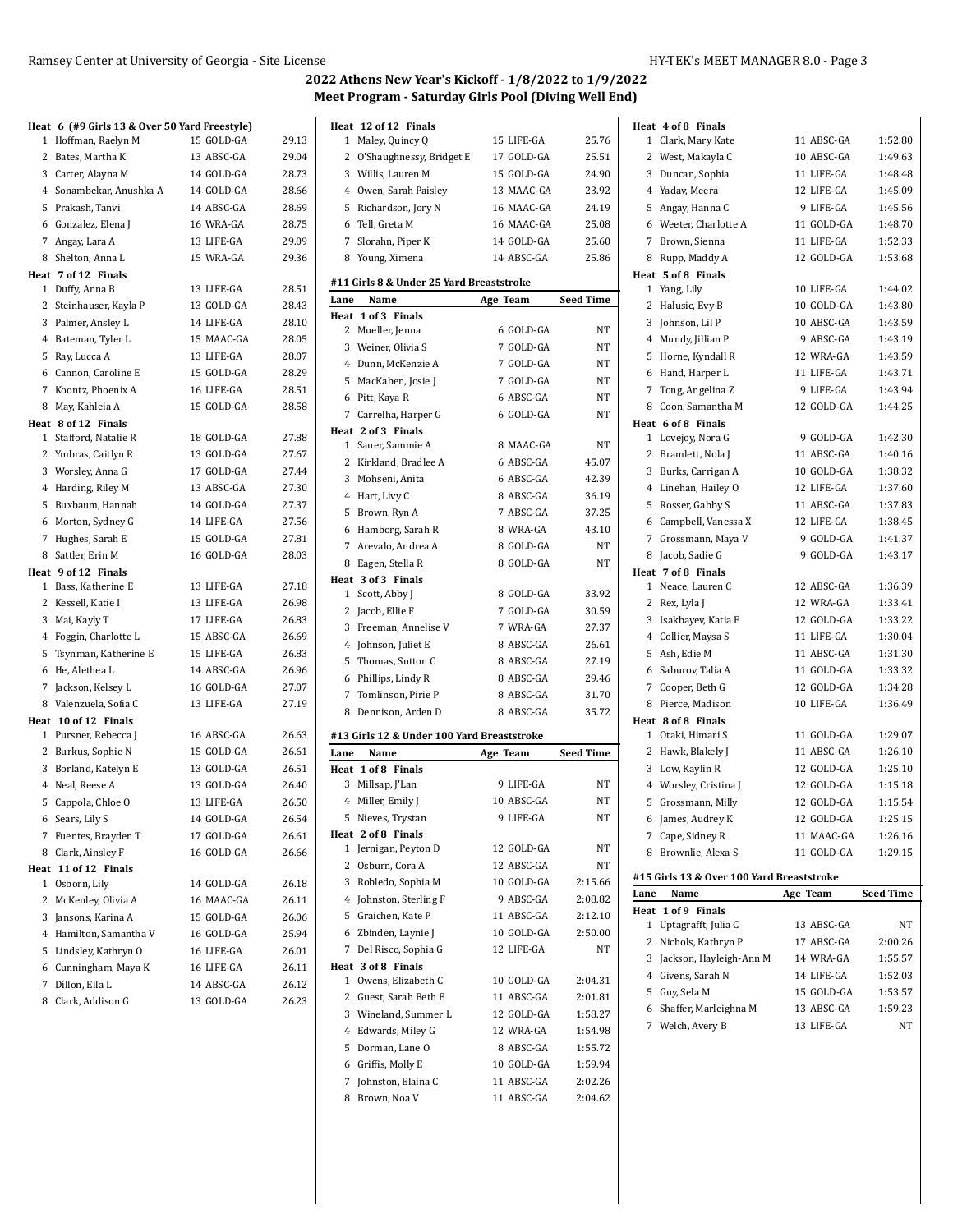|   | Heat 2 (#15 Girls 13 & Over 100 Yard Breaststroke) |            |         |
|---|----------------------------------------------------|------------|---------|
|   | 1 Porwal, Anna-Maya                                | 13 LIFE-GA | 1:48.53 |
|   | 2 Millsap, Jasmyn C                                | 16 LIFE-GA | 1:44.64 |
|   | 3 Borge, Sofia D                                   | 13 GOLD-GA | 1:39.93 |
|   | 4 Sadler, Claire E                                 | 13 GOLD-GA | 1:39.38 |
|   | 5 Cauwels, Addison K                               | 13 GOLD-GA | 1:39.76 |
|   | 6 Suma, Lynley A                                   | 13 LIFE-GA | 1:42.34 |
|   | 7 Graff, Bea L                                     | 13 ABSC-GA | 1:44.78 |
| 8 | Herring, Addyson J                                 | 14 GOLD-GA | 1:49.00 |
|   | Heat 3 of 9 Finals                                 |            |         |
|   | 1 French, Natalie E                                | 13 GOLD-GA | 1:36.69 |
|   | 2 McAuliff, Madison A                              | 13 ABSC-GA | 1:35.07 |
|   | 3 Hamborg, Allie C                                 | 16 WRA-GA  | 1:34.12 |
|   | 4 Hughes, Sarah E                                  | 15 GOLD-GA | 1:32.05 |
|   | 5 Joyce, Harper O                                  | 15 MAAC-GA | 1:32.30 |
|   | 6 Sanning, Dylan M                                 | 14 GOLD-GA | 1:35.06 |
|   | 7 Thang, Mercy                                     | 14 ABSC-GA | 1:36.48 |
|   | 8 Aronowitz, Riley A                               | 15 LIFE-GA | 1:37.89 |
|   | Heat 4 of 9 Finals                                 |            |         |
|   | 1 Angay, Lara A                                    | 13 LIFE-GA | 1:31.86 |
|   | 2 Nelson, Isabella M                               | 14 ABSC-GA | 1:30.66 |
|   | 3 Shelton, Anna L                                  | 15 WRA-GA  | 1:29.62 |
|   | 4 Martin, Juliet A                                 | 14 LIFE-GA | 1:28.49 |
|   | 5 Smith, Lynnette                                  | 14 ABSC-GA | 1:28.68 |
|   | 6 Byrd, Zoe S                                      | 14 GOLD-GA | 1:30.10 |
|   | 7 Fays, Sofia M                                    | 15 LIFE-GA | 1:31.12 |
|   | 8 Brown, Mia L                                     | 14 LIFE-GA | 1:31.87 |
|   | Heat 5 of 9 Finals                                 |            |         |
|   | 1 Hobbs, Sophierose R                              | 14 ABSC-GA | 1:26.15 |
|   | 2 Prakash, Tanvi                                   | 14 ABSC-GA | 1:25.45 |
|   | 3 Bass, Katherine E                                | 13 LIFE-GA | 1:25.07 |
|   | 4 Elliott, Claire E                                | 14 GOLD-GA | 1:23.69 |
|   | 5 Cannon, Caroline E                               | 15 GOLD-GA | 1:25.05 |
|   | 6 Halbach, Ansley E                                | 16 ABSC-GA | 1:25.19 |
|   | 7 Morton, Sydney G                                 | 14 LIFE-GA | 1:26.14 |
|   | 8 Yang, Leah                                       | 14 LIFE-GA | 1:26.98 |
|   | Heat 6 of 9 Finals                                 |            |         |
|   | 1 Miller, Grace E                                  | 13 GOLD-GA | 1:22.18 |
|   | 2 May, Kahleia A                                   | 15 GOLD-GA | 1:20.56 |
|   | 3 Sonambekar, Anushka A                            | 14 GOLD-GA | 1:20.11 |
|   | 4 Ray, Lucca A                                     | 13 LIFE-GA | 1:19.28 |
|   | 5 Hua, Katelyn Q                                   | 14 GOLD-GA | 1:19.56 |
|   | 6 Bonner, Berklee A                                | 13 ABSC-GA | 1:20.13 |
|   | 7 Yeomans, Carson R                                | 13 ABSC-GA | 1:21.78 |
|   | 8 Parks, Olivia G                                  | 13 GOLD-GA | 1:22.44 |
|   | Heat 7 of 9 Finals                                 |            |         |
| 1 | Brooks, Kaia A                                     | 15 GOLD-GA | 1:18.48 |
|   | 2 Harding, Riley M                                 | 13 ABSC-GA | 1:18.26 |
|   | 3 Duffy, Anna B                                    | 13 LIFE-GA | 1:17.46 |
|   | 4 Worsley, Anna G                                  | 17 GOLD-GA | 1:15.49 |
|   | 5 Gonzalez, Elena J                                | 16 WRA-GA  | 1:17.09 |
|   | 6 Mai, Kayly T                                     | 17 LIFE-GA | 1:17.49 |
| 7 | Ripps, Janie V                                     | 15 ABSC-GA | 1:18.44 |
|   | 8 Bateman, Tyler L                                 | 15 MAAC-GA | 1:18.70 |
|   |                                                    |            |         |

|              | Heat 8 of 9 Finals        |            |         |
|--------------|---------------------------|------------|---------|
| $\mathbf{1}$ | Perkins, Emma J           | 13 GOLD-GA | 1:15.38 |
|              | 2 Fuentes, Brayden T      | 17 GOLD-GA | 1:13.79 |
|              | 3 Sears, Lily S           | 14 GOLD-GA | 1:12.77 |
|              | 4 Avelar, Nicole          | 15 ABSC-GA | 1:11.94 |
|              | 5 Jansons, Annalia E      | 18 GOLD-GA | 1:12.37 |
|              | 6 Slorahn, Piper K        | 14 GOLD-GA | 1:13.68 |
|              | 7 Sutandi, Caitlin E      | 17 LIFE-GA | 1:14.57 |
|              | 8 Young, Ximena           | 14 ABSC-GA | 1:15.46 |
|              | Heat 9 of 9 Finals        |            |         |
|              | 1 Alderman, Lily M        | 16 GOLD-GA | 1:10.69 |
|              | 2 Hughes, Caroline E      | 13 GOLD-GA | 1:09.89 |
|              | 3 Loftus, Riley A         | 15 GOLD-GA | 1:08.35 |
|              | 4 O'Shaughnessy, Maggie M | 14 GOLD-GA | 1:05.92 |
|              | 5 Jones, Rose C           | 14 GOLD-GA | 1:07.79 |
|              | 6 Tell, Greta M           | 16 MAAC-GA | 1:09.23 |
|              | 7 Stafford, Natalie R     | 18 GOLD-GA | 1:10.22 |
|              | 8 Teyner, Kailey R        | 14 ABSC-GA | 1:11.46 |

#### **#17 Girls 12 & Under 200 Yard Freestyle**

|      | Meet Qualifying: 3:19.19 |            |                  |
|------|--------------------------|------------|------------------|
| Lane | Name                     | Age Team   | <b>Seed Time</b> |
|      | Heat 1 of 5 Finals       |            |                  |
|      | 1 Robledo, Sophia M      | 10 GOLD-GA | 3:39.26          |
|      | 2 Yadav, Meera           | 12 LIFE-GA | 3:19.36          |
|      | 3 Johnston, Elaina C     | 11 ABSC-GA | 3:19.19          |
|      | 4 Roath, Harper          | 11 ABSC-GA | 3:19.19          |
|      | 5 Douris, Zarema M       | 11 ABSC-GA | 3:19.19          |
|      | 6 Lindstrom, Harper M    | 10 ABSC-GA | 3:19.19          |
|      | 7 Iravanian, Sarah       | 10 LIFE-GA | 3:35.70          |
| 8    | Jernigan, Peyton D       | 12 GOLD-GA | <b>NT</b>        |
|      | Heat 2 of 5 Finals       |            |                  |
|      | 1 Duncan, Sidney         | 11 LIFE-GA | 3:18.33          |
|      | 2 Yann, Emma G           | 10 WRA-GA  | 3:11.80          |
|      | 3 Sawyer, Hadley R       | 10 GOLD-GA | 3:07.40          |
|      | 4 Burns, Addie G         | 10 GOLD-GA | 3:01.83          |
|      | 5 Mundy, Jillian P       | 9 ABSC-GA  | 3:02.08          |
|      | 6 hua, mya M             | 10 GOLD-GA | 3:11.76          |
|      | 7 Horne, Kyndall R       | 12 WRA-GA  | 3:17.75          |
| 8    | Boyd, Hannah E           | 11 ABSC-GA | 3:19.19          |
|      | Heat 3 of 5 Finals       |            |                  |
|      | 1 Griffis, Molly E       | 10 GOLD-GA | 2:57.01          |
|      | 2 Dennison, Sage E       | 10 ABSC-GA | 2:52.37          |
| 3    | McLucas, Daphne O        | 12 ABSC-GA | 2:48.98          |
|      | 4 Henrichs, Kate R       | 12 GOLD-GA | 2:46.27          |
|      | 5 Sawka, Gabi R          | 11 GOLD-GA | 2:46.65          |
|      | 6 Tarkington, Vega       | 12 MAAC-GA | 2:50.53          |
| 7    | Bahr, Sima R             | 10 ABSC-GA | 2:55.30          |
| 8    | Pierce, Madison          | 10 LIFE-GA | 3:00.54          |
|      | Heat 4 of 5 Finals       |            |                  |
|      | 1 Brownlie, Alexa S      | 11 GOLD-GA | 2:44.53          |
|      | 2 Tomlinson, Bailey A    | 12 ABSC-GA | 2:36.51          |
| 3    | Hayakawa, Kanami G       | 12 LIFE-GA | 2:36.04          |
|      | 4 Otaki, Himari S        | 11 GOLD-GA | 2:28.83          |
| 5    | Isakbayev, Katia E       | 12 GOLD-GA | 2.33.34          |
| 6    | Holliman, Hayden A       | 12 GOLD-GA | 2:36.47          |
| 7    | Guthrie, Jameson A       | 11 GOLD-GA | 2:44.04          |
| 8    | Rex, Lyla J              | 12 WRA-GA  | 2:45.77          |
|      |                          |            |                  |

| Heat 5 of 5 Finals                     |            |                  |
|----------------------------------------|------------|------------------|
| 1 Cooper, Beth G                       | 12 GOLD-GA | 2:24.95          |
| 2<br>Latham, Megan J                   | 12 LIFE-GA | 2:20.04          |
| 3 Porter, Sophie R                     | 12 GOLD-GA | 2:17.54          |
| 4 Steger, Tessa A                      | 12 ABSC-GA | 2:11.88          |
| 5<br>Grossmann, Milly                  | 12 GOLD-GA | 2:15.64          |
| Brewster, Caroline R<br>6              | 11 GOLD-GA | 2:18.46          |
| 7<br>Burks, Shelby S                   | 12 GOLD-GA | 2:24.00          |
| 8 O'Shaughnessy, Annie M               | 11 GOLD-GA | 2:25.30          |
|                                        |            |                  |
| #19 Girls 13 & Over 200 Yard Freestyle |            |                  |
| Name<br>Lane                           | Age Team   | <b>Seed Time</b> |
| Heat 1 of 9 Finals                     |            |                  |
| 2<br>Uptagrafft, Julia C               | 13 ABSC-GA | NΤ               |
| Cauwels, Addison K<br>3                | 13 GOLD-GA | 2:56.81          |
| 4 Graff, Bea L                         | 13 ABSC-GA | 2:47.65          |
| 5 Sadler, Claire E                     | 13 GOLD-GA | 2:51.78          |
| Robledo, Madison I<br>6                | 13 GOLD-GA | 3:15.31          |
| 7 Welch, Avery B                       | 13 LIFE-GA | NT               |
| Heat 2 of 9 Finals                     |            |                  |
| Millsap, Jasmyn C<br>1                 | 16 LIFE-GA | 2:44.53          |
| 2<br>Maurice, Avery J                  | 13 LIFE-GA | 2:43.89          |
| 3<br>Aronowitz, Riley A                | 15 LIFE-GA | 2:41.78          |
| 4 Fays, Sofia M                        | 15 LIFE-GA | 2:33.22          |
| 5<br>MacKenna, MC C                    | 14 MAAC-GA | 2:38.77          |
| 6 French, Natalie E                    | 13 GOLD-GA | 2:41.79          |
| 7<br>Gangadharan, Dharini P            | 15 GOLD-GA | 2:44.16          |
| 8<br>Joyce, Harper O                   | 15 MAAC-GA | 2:45.84          |
| Heat 3 of 9 Finals                     |            |                  |
| Ray, Lucca A<br>1                      | 13 LIFE-GA | 2:31.50          |
| 2<br>Brooks, Kaia A                    | 15 GOLD-GA | 2:28.00          |
| Shelton, Anna L<br>3                   | 15 WRA-GA  | 2:25.86          |
| 4 Martin, Juliet A                     | 14 LIFE-GA | 2:25.26          |
| 5<br>Nuar, Kennedy M                   | 15 LIFE-GA | 2:25.75          |
| Borge, Sofia D<br>6                    | 13 GOLD-GA | 2:27.42          |
| Yeomans, Carson R<br>7                 | 13 ABSC-GA | 2:28.46          |
| Farris, Ava N<br>8                     | 14 WRA-GA  | 2:32.23          |
| Heat 4 of 9 Finals                     |            |                  |
| 1 Bateman, Tyler L                     | 15 MAAC-GA | 2:21.81          |
| 2<br>Koontz, Phoenix A                 | 16 LIFE-GA | 2:19.69          |
| 3<br>Cappola, Chloe O                  | 13 LIFE-GA | 2:18.61          |
| 4 Carter, Alayna M                     | 14 GOLD-GA | 2:17.26          |
| 5<br>Miller, Grace E                   | 13 GOLD-GA | 2:18.23          |
| Hoffman, Raelyn M<br>6                 | 15 GOLD-GA | 2:18.85          |
| 7<br>Steinhauser, Kayla P              | 13 GOLD-GA | 2:20.44          |
| Gonzalez, Elena J<br>8                 |            | 2:22.29          |
|                                        | 16 WRA-GA  |                  |
| Heat 5 of 9 Finals                     |            |                  |
| Hughes, Caroline E<br>1                | 13 GOLD-GA | 2:15.36          |
| 2<br>Cannon, Caroline E                | 15 GOLD-GA | 2:13.58          |
| Morton, Sydney G<br>3                  | 14 LIFE-GA | 2:13.05          |
| Stafford, Natalie R<br>4               | 18 GOLD-GA | 2:12.22          |
| 5<br>Sutandi. Caitlin E                | 17 LIFE-GA | 2:13.04          |
| 6<br>Mai, Kayly T                      | 17 LIFE-GA | 2:13.30          |
| Burkus, Sophie N<br>7                  | 15 GOLD-GA | 2:15.03          |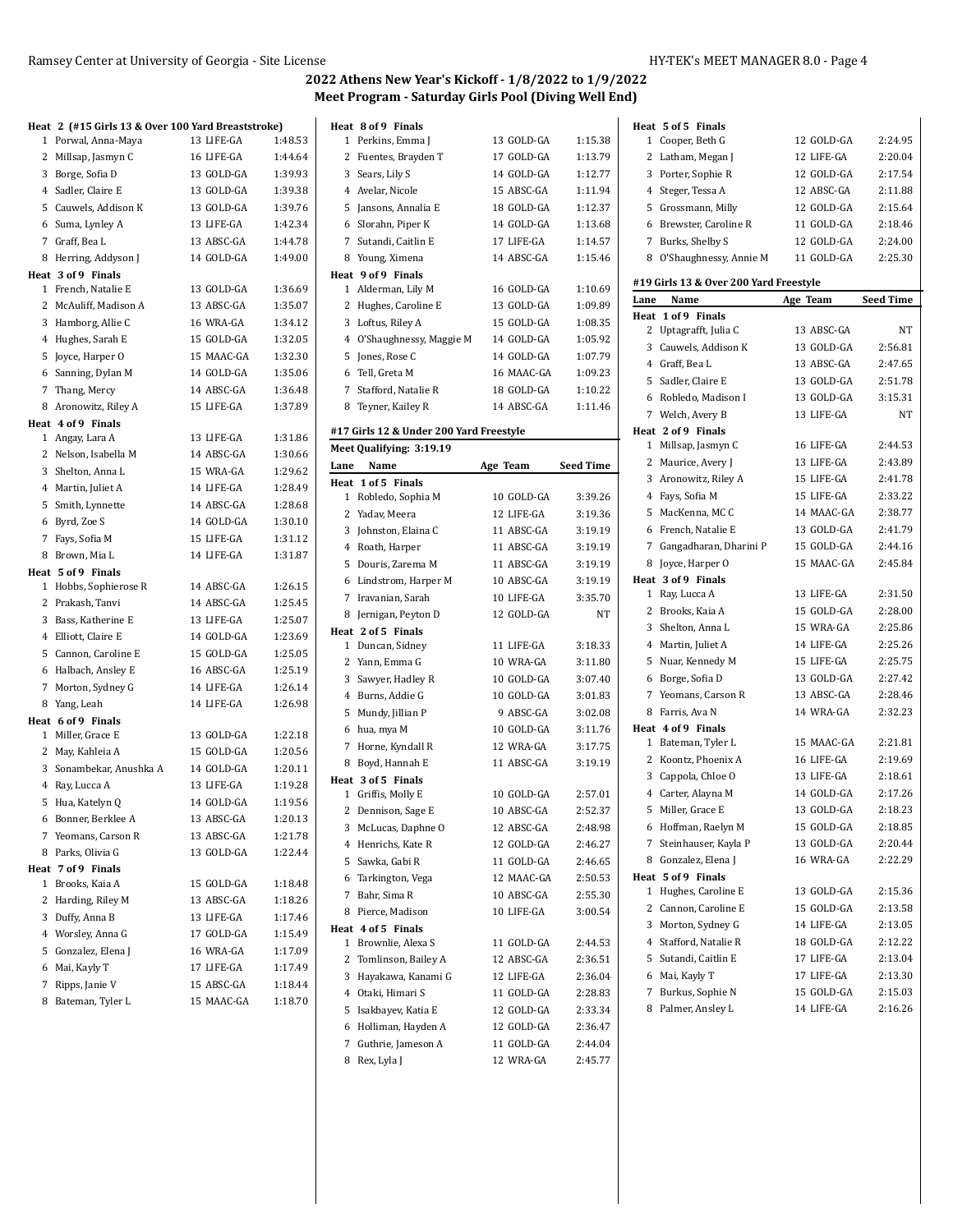|              | Heat 6 (#19 Girls 13 & Over 200 Yard Freestyle) |                       |                  |
|--------------|-------------------------------------------------|-----------------------|------------------|
| 1            | Kessell, Katie I                                | 13 LIFE-GA            | 2:11.52          |
| 2            | Buxbaum, Hannah                                 | 14 GOLD-GA            | 2:11.10          |
|              | 3 Sattler, Erin M                               | 16 GOLD-GA            | 2:09.38          |
|              | 4 Elliott, Claire E                             | 14 GOLD-GA            | 2:09.12          |
|              | 5 He, Alethea L                                 | 14 ABSC-GA            | 2:09.28          |
|              | 6 Lindsley, Kathryn O                           | 16 LIFE-GA            | 2:09.75          |
|              | 7 Bass, Katherine E                             | 13 LIFE-GA            | 2:11.45          |
| 8            | Duffy, Anna B                                   | 13 LIFE-GA            | 2:11.80          |
|              | Heat 7 of 9 Finals                              |                       |                  |
| 1            | Worsley, Anna G                                 | 17 GOLD-GA            | 2:08.63          |
|              | 2 Clark, Ainsley F                              | 16 GOLD-GA            | 2:07.01          |
|              | 3 Hamilton, Samantha V                          | 16 GOLD-GA            | 2:06.66          |
|              | 4 O'Shaughnessy, Maggie M                       | 14 GOLD-GA            | 2:05.34          |
|              | 5 Malave, Jenna B                               | 17 GOLD-GA            | 2:05.46          |
|              | 6 Willis, Lauren M                              | 15 GOLD-GA            | 2:06.70          |
|              | 7 Valenzuela, Sofia C                           | 13 LIFE-GA            | 2:07.30          |
|              | 8 Pursner, Rebecca J                            | 16 ABSC-GA            | 2:08.96          |
|              | Heat 8 of 9 Finals                              |                       |                  |
| 1            | Osborn, Lily                                    | 14 GOLD-GA            | 2:04.60          |
| 2            | Perkins, Emma J                                 | 13 GOLD-GA            | 2:04.01          |
|              | 3 Tell, Greta M                                 | 16 MAAC-GA            | 2:02.75          |
|              | 4 McKenley, Olivia A                            | 16 MAAC-GA            | 2:02.46          |
|              | 5 Clark, Addison G                              | 13 GOLD-GA            | 2:02.63          |
|              | 6 Deak, Avery E                                 | 15 GOLD-GA            | 2:03.81          |
| 7            | Jackson, Kelsey L                               | 16 GOLD-GA            | 2:04.33          |
| 8            | Maley, Quincy Q                                 | 15 LIFE-GA            | 2:04.67          |
|              | Heat 9 of 9 Finals                              |                       |                  |
| $\mathbf{1}$ | Arcaroli, Sadie I                               | 15 GOLD-GA            | 2:00.99          |
|              | 2 Owen, Sarah Paisley                           | 13 MAAC-GA            | 1:58.35          |
|              | 3 Richardson, Jory N                            | 16 MAAC-GA            | 1:55.01          |
|              | 4 O'Shaughnessy, Bridget E                      |                       |                  |
|              |                                                 | 17 GOLD-GA            | 1:53.28          |
|              |                                                 | 16 GOLD-GA            | 1:53.34          |
|              | 5 Alderman, Lily M                              | 16 ABSC-GA            | 1:56.41          |
| 7            | 6 Halbach, Ansley E<br>Alston, Maia L           | 14 GOLD-GA            | 1:59.63          |
|              |                                                 | 15 ABSC-GA            | 2:01.57          |
|              | 8 Foggin, Charlotte L                           |                       |                  |
|              | #21 Girls 8 & Under 25 Yard Backstroke          |                       |                  |
| Lane         | Name                                            | Age Team              | <b>Seed Time</b> |
| Heat         | 1 of 4 Finals                                   |                       |                  |
|              | 3 Pitt, Kaya R                                  | 6 ABSC-GA             | NT               |
|              | 4 Arevalo, Andrea A                             | 8 GOLD-GA             | NT               |
|              | 5 Eagen, Stella R                               | 8 GOLD-GA             | NT               |
|              | Heat 2 of 4 Finals                              |                       |                  |
| 1            | Kirkland, Bradlee A                             | 6 ABSC-GA             | 43.22            |
|              | 2 Dunn, McKenzie A                              | 7 GOLD-GA             | 34.74            |
|              | 3 Brown, Ryn A                                  | 7 ABSC-GA             | 31.35            |
|              | 4 Weiner, Olivia S                              | 7 GOLD-GA             | 30.31            |
|              | 5 Mueller, Jenna                                | 6 GOLD-GA             | 30.53            |
|              | 6 Carrelha, Harper G                            | 6 GOLD-GA             | 32.90            |
|              | 7 Mohseni, Anita                                | 6 ABSC-GA             | 35.21            |
| 1            | Heat 3 of 4 Finals                              | 7 GOLD-GA             |                  |
|              | Pearce, Peyton E                                |                       | 28.91            |
| 2            | Phillips, Lindy R                               | 8 ABSC-GA             | 27.62            |
|              | 3 Hart, Livy C                                  | 8 ABSC-GA             | 27.38            |
|              | 4 Johnson, Juliet E                             | 8 ABSC-GA             | 25.97            |
|              | 5 McCullough, Aly R                             | 8 ABSC-GA             | 26.87            |
|              | 6 MacKaben, Josie J                             | 7 GOLD-GA             | 27.58            |
| 8            | 7 Hamborg, Sarah R<br>Scott, Abby J             | 8 WRA-GA<br>8 GOLD-GA | 28.88<br>29.02   |

| Heat 4 of 4 Finals |                                          |          |            |           |
|--------------------|------------------------------------------|----------|------------|-----------|
| 1                  | Frankel, Chloe M                         |          | 7 GOLD-GA  | 25.82     |
| 2                  | Dennison, Arden D                        |          | 8 ABSC-GA  | 25.51     |
| 3                  | Thomas, Sutton C                         |          | 8 ABSC-GA  | 23.77     |
| 4                  | Freeman, Annelise V                      |          | 7 WRA-GA   | 23.16     |
| 5                  | Sauer, Sammie A                          |          | 8 MAAC-GA  | 23.16     |
| 6                  | Sullivan, Campbell L                     |          | 8 ABSC-GA  | 24.53     |
| 7                  | Jacob, Ellie F                           |          | 7 GOLD-GA  | 25.70     |
| 8                  | Cole, Hadley G                           |          | 8 ABSC-GA  | 25.84     |
|                    | #23 Girls 12 & Under 100 Yard Backstroke |          |            |           |
| Lane               | Name                                     | Age Team |            | Seed Time |
|                    | Heat 1 of 10 Finals                      |          |            |           |
| 3                  | Pearce, Peyton E                         |          | 7 GOLD-GA  | NΤ        |
| 4                  | Bucha, Atlas P                           |          | 9 ABSC-GA  | NT        |
| 5                  | Arevalo, Andrea A                        |          | 8 GOLD-GA  | NT        |
| 6                  | MacKaben, Josie J                        |          | 7 GOLD-GA  | NT        |
|                    | Heat 2 of 10 Finals                      |          |            |           |
| 1                  | Silverstein, Sami K                      |          | 9 GOLD-GA  | NT        |
| 2                  | Bischoff, Stella A                       |          | 10 GOLD-GA | NΤ        |
| 3                  | Miller, Emily J                          |          | 10 ABSC-GA | NT        |
| 4                  | Torres, Sofia A                          |          | 11 ABSC-GA | NT        |
| 5                  | Nieves, Riley                            |          | 11 LIFE-GA | NΤ        |
| 6                  | Johnson, Lil P                           |          | 10 ABSC-GA | NΤ        |
| 7                  | Malutinok, Lucy F                        |          | 10 ABSC-GA | NT        |
| 8                  | Shaffer, Adelaina M                      |          | 9 ABSC-GA  | NT        |
|                    | Heat 3 of 10 Finals                      |          |            |           |
| 1                  | Walker, Emi G                            |          | 12 ABSC-GA | NΤ        |
| 2                  | Osburn, Cora A                           |          | 12 ABSC-GA | NT        |
| 3                  | Marin, Ashley                            |          | 9 GOLD-GA  | 2:03.41   |
| 4                  | Sauer, Ellie J                           |          | 10 MAAC-GA | 1:51.64   |
| 5.                 | Lindstrom, Harper M                      |          | 10 ABSC-GA | 1:51.82   |
| 6                  | Mihalko, Molly H                         |          | 9 GOLD-GA  | 2:12.51   |
| 7                  | Latipova, Sofiya                         |          | 12 LIFE-GA | NT        |
| 8                  | Graichen, Kate P                         |          | 11 ABSC-GA | NΤ        |
|                    | Heat 4 of 10 Finals                      |          |            |           |
| 1                  | Johnston, Sterling F                     |          | 9 ABSC-GA  | 1:50.06   |
| 2                  | Owens, Elizabeth C                       |          | 10 GOLD-GA | 1:44.24   |
| 3                  | Wallace, Abby M                          |          | 8 GOLD-GA  | 1:41.46   |
| 4                  | Edwards, Miley G                         |          | 12 WRA-GA  | 1:41.20   |
| 5                  | Boyd, Hannah E                           |          | 11 ABSC-GA | 1:41.33   |
| 6                  | Leard, Molly M                           |          | 10 GOLD-GA | 1:42.69   |
| 7                  | Stewart, Caroline J                      |          | 9 GOLD-GA  | 1:46.11   |
|                    | 8 Zbinden, Laynie J                      |          | 10 GOLD-GA | 1:51.31   |
|                    | Heat 5 of 10 Finals                      |          |            |           |
| 1                  | Templin, Leah M                          |          | 10 ABSC-GA | 1:39.26   |
| 2                  | Sawyer, Hadley R                         |          | 10 GOLD-GA | 1:36.90   |
| 3                  | Tong, Angelina Z                         |          | 9 LIFE-GA  | 1:35.65   |
| 4                  | Yann, Emma G                             |          | 10 WRA-GA  | 1:35.32   |
| 5                  | Yeomans, Raleigh A                       |          | 10 ABSC-GA | 1:35.41   |
| 6                  | Duncan, Sidney                           |          | 11 LIFE-GA | 1:35.86   |
| 7                  | Swarts, Hayden M                         |          | 12 GOLD-GA | 1:38.44   |
| 8                  | Neace, Lauren C                          |          | 12 ABSC-GA | 1:39.34   |
|                    |                                          |          |            |           |
|                    |                                          |          |            |           |

| Heat 6 of 10 Finals                                     |            |                  |
|---------------------------------------------------------|------------|------------------|
| 1 Angay, Hanna C                                        | 9 LIFE-GA  | 1:34.87          |
| 2 Wineland, Summer L                                    | 12 GOLD-GA | 1:32.26          |
| Burns, Addie G<br>3                                     | 10 GOLD-GA | 1:32.11          |
| 4 Coon, Samantha M                                      | 12 GOLD-GA | 1:31.46          |
| West, Makayla C<br>5                                    | 10 ABSC-GA | 1:31.60          |
| Lee, Grace J<br>6                                       | 10 LIFE-GA | 1:32.19          |
| 7 Weeter, Charlotte A                                   | 11 GOLD-GA | 1:32.28          |
| 8 Guest, Sarah Beth E                                   | 11 ABSC-GA | 1:35.10          |
| Heat 7 of 10 Finals                                     |            |                  |
| Guthrie, Jameson A<br>$\mathbf{1}$                      | 11 GOLD-GA | 1:30.42          |
| 2<br>Yang, Lily                                         | 10 LIFE-GA | 1:28.09          |
| 3<br>Kaiser, Molly M                                    | 12 ABSC-GA | 1:27.57          |
| Halusic, Evy B<br>4                                     | 10 GOLD-GA | 1:26.77          |
| 5<br>Jernigan, Peyton D                                 | 12 GOLD-GA | 1:27.25          |
| Sawka, Gabi R<br>6                                      | 11 GOLD-GA | 1:27.72          |
| 7<br>Rupp, Maddy A                                      | 12 GOLD-GA | 1:28.92          |
| Grossmann, Maya V<br>8                                  | 9 GOLD-GA  | 1:30.98          |
| Heat 8 of 10 Finals                                     |            |                  |
| Holliman, Hayden A<br>1                                 | 12 GOLD-GA | 1:25.24          |
| 2<br>Lovejoy, Nora G                                    | 9 GOLD-GA  | 1:22.67          |
| 3<br>Ninomiya, Ariel R                                  | 12 GOLD-GA | 1:18.52          |
| Moulton, Alice Belle B<br>4                             | 12 GOLD-GA | 1:17.08          |
| Henrichs. Kate R<br>5                                   | 12 GOLD-GA | 1:17.13          |
| 6<br>Pierce, Haley                                      | 10 LIFE-GA | 1:19.92          |
| 7<br>James, Audrey K                                    | 12 GOLD-GA | 1:23.22          |
| hua, mya M<br>8                                         | 10 GOLD-GA | 1:26.62          |
| Heat 9 of 10 Finals                                     |            |                  |
| Lovejoy, Audrey D<br>1                                  | 11 GOLD-GA | 1:16.73          |
| 2<br>Haldeman, Lauren E                                 | 12 GOLD-GA | 1:14.98          |
|                                                         | 12 GOLD-GA | 1:14.70          |
| 3<br>Cooper, Beth G                                     |            |                  |
| Lowry, Gracelee E<br>4                                  | 12 GOLD-GA | 1:14.28          |
| Kim, Leia S<br>5                                        | 12 LIFE-GA | 1:14.50          |
| 6<br>Elliott, Lyla R                                    | 12 LIFE-GA | 1:14.97          |
| 7<br>O'Shaughnessy, Annie M                             | 11 GOLD-GA | 1:15.66          |
| McCullough, Samantha L<br>8                             | 12 ABSC-GA | 1:16.95          |
| Heat 10 of 10 Finals                                    |            |                  |
| $\mathbf{1}$<br>Porter, Sophie R                        | 12 GOLD-GA | 1:13.78          |
| 2<br>Jones, Joy E                                       | 12 GOLD-GA | 1:13.51          |
| 3<br>Zellner, Zoev G                                    | 11 ABSC-GA | 1:13.41          |
| Worsley, Cristina J<br>4                                | 12 GOLD-GA | 1:11.41          |
| Burks, Shelby S<br>5                                    | 12 GOLD-GA | 1:12.19          |
| Brewster, Caroline R<br>6                               | 11 GOLD-GA | 1:13.46          |
| 7<br>Latham, Megan J                                    | 12 LIFE-GA | 1:13.72          |
| Steger, Tessa A<br>8                                    | 12 ABSC-GA | 1:13.97          |
|                                                         |            |                  |
| #25 Girls 13 & Over 100 Yard Backstroke<br>Lane<br>Name |            | <b>Seed Time</b> |
| Heat 1 of 10 Finals                                     | Age Team   |                  |
| Uptagrafft, Julia C<br>3                                | 13 ABSC-GA | NΤ               |
| 4<br>Gururaj, Brinda B                                  | 13 GOLD-GA | 1:43.55          |
| Jackson, Hayleigh-Ann M<br>5                            | 14 WRA-GA  | 1:44.67          |
| Heat 2 of 10 Finals                                     |            |                  |
| Cauwels, Addison K<br>2                                 | 13 GOLD-GA | 1:41.45          |
| 3<br>Guy, Sela M                                        | 15 GOLD-GA | 1:33.80          |
| Givens, Sarah N<br>4                                    | 14 LIFE-GA | 1:30.97          |
| 5<br>Herring, Addyson J                                 | 14 GOLD-GA | 1:33.70          |
| Nichols, Kathryn P<br>6                                 | 17 ABSC-GA | 1:35.71          |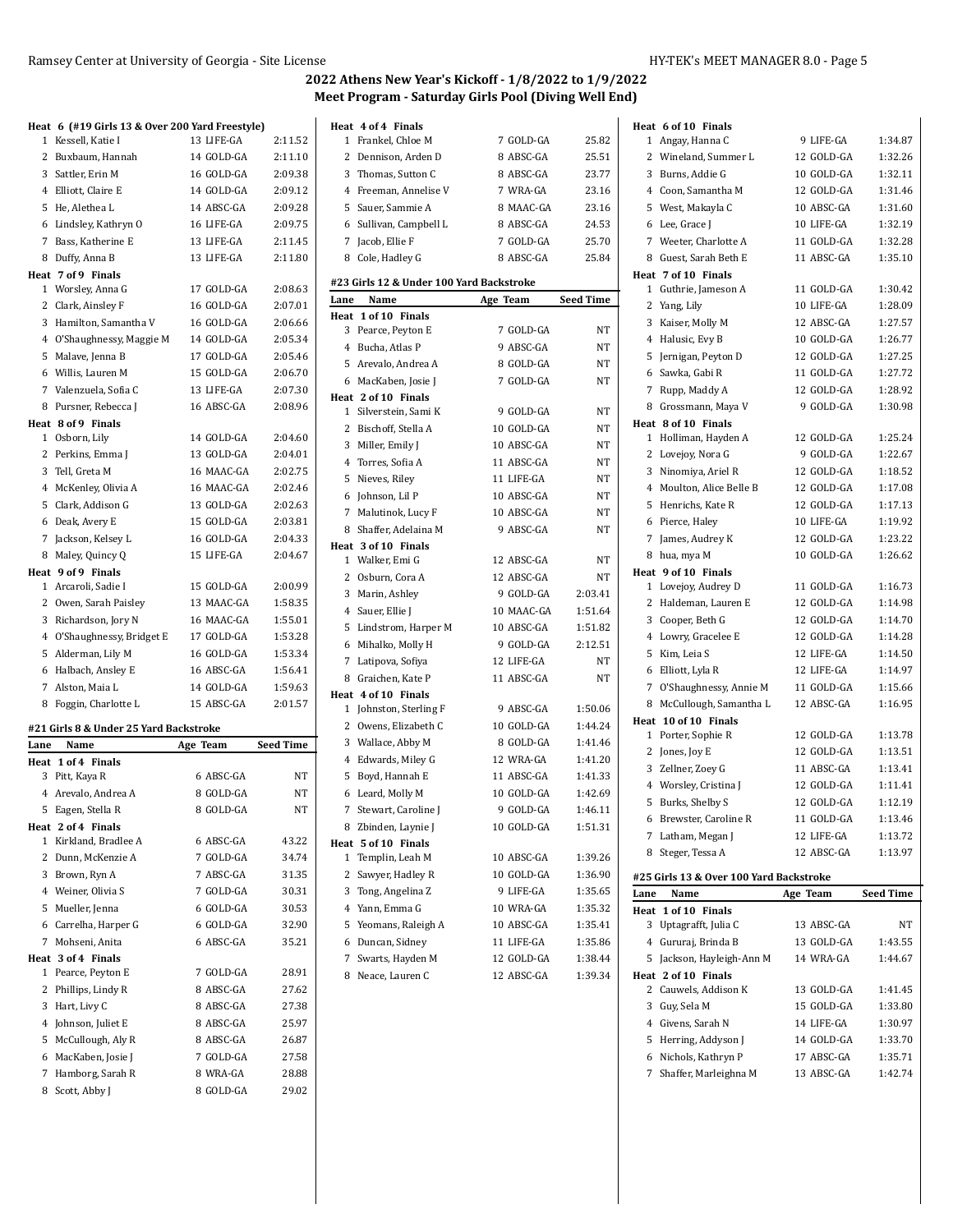|   | Heat 3 (#25 Girls 13 & Over 100 Yard Backstroke) |            |         |
|---|--------------------------------------------------|------------|---------|
| 1 | McAuliff, Madison A                              | 13 ABSC-GA | 1:30.01 |
|   | 2 Porwal, Anna-Maya                              | 13 LIFE-GA | 1:27.77 |
|   | 3 Aronowitz, Riley A                             | 15 LIFE-GA | 1:25.82 |
|   | 4 Farris, Ava N                                  | 14 WRA-GA  | 1:23.12 |
|   | 5 Carter, Alayna M                               | 14 GOLD-GA | 1:24.93 |
|   | 6 Suma, Lynley A                                 | 13 LIFE-GA | 1:27.27 |
|   | 7 Thang, Mercy                                   | 14 ABSC-GA | 1:28.97 |
| 8 | Sadler, Claire E                                 | 13 GOLD-GA | 1:30.16 |
|   | Heat 4 of 10 Finals                              |            |         |
|   | 1 Nelson, Isabella M                             | 14 ABSC-GA | 1:20.84 |
|   | 2 Gangadharan, Dharini P                         | 15 GOLD-GA | 1:18.91 |
|   | 3 Hamborg, Allie C                               | 16 WRA-GA  | 1:17.30 |
|   | 4 Smith, Lynnette                                | 14 ABSC-GA | 1:16.27 |
|   | 5 Borge, Sofia D                                 | 13 GOLD-GA | 1:16.92 |
|   | 6 Brooks, Kaia A                                 | 15 GOLD-GA | 1:17.77 |
|   | 7 French, Natalie E                              | 13 GOLD-GA | 1:20.06 |
| 8 | Fays, Sofia M                                    | 15 LIFE-GA | 1:21.45 |
|   | Heat 5 of 10 Finals                              |            |         |
|   | 1 Hobbs, Sophierose R                            | 14 ABSC-GA | 1:15.27 |
|   | 2 Miller, Grace E                                | 13 GOLD-GA | 1:14.43 |
| 3 | Ripps, Janie V                                   | 15 ABSC-GA | 1:13.59 |
|   | 4 Gonzalez, Elena J                              | 16 WRA-GA  | 1:12.09 |
| 5 | MacKenna, MC C                                   | 14 MAAC-GA | 1:12.55 |
| 6 | Hughes, Sarah E                                  | 15 GOLD-GA | 1:13.97 |
| 7 | Burkus, Sophie N                                 | 15 GOLD-GA | 1:14.72 |
| 8 | Nuar, Kennedy M                                  | 15 LIFE-GA | 1:15.95 |
|   | Heat 6 of 10 Finals                              |            |         |
|   | 1 Harding, Riley M                               | 13 ABSC-GA | 1:11.69 |
| 2 | Hua, Katelyn Q                                   | 14 GOLD-GA | 1:11.38 |
|   | 3 Bonner, Berklee A                              | 13 ABSC-GA | 1:09.82 |
|   | 4 Cannon, Caroline E                             | 15 GOLD-GA | 1:09.47 |
|   | 5 Sanning, Dylan M                               | 14 GOLD-GA | 1:09.77 |
| 6 | Prakash, Tanvi                                   | 14 ABSC-GA | 1:10.29 |
|   | 7 Yeomans, Carson R                              | 13 ABSC-GA | 1:11.59 |
| 8 | Pursner, Rebecca J                               | 16 ABSC-GA | 1:11.96 |
|   | Heat 7 of 10 Finals                              |            |         |
|   | 1 Palmer, Ansley L                               | 14 LIFE-GA | 1:08.55 |
|   | 2 Sonambekar, Anushka A                          | 14 GOLD-GA | 1:07.95 |
|   | 3 Sattler, Erin M                                | 16 GOLD-GA | 1:07.43 |
|   | 4 Perkins, Emma J                                | 13 GOLD-GA | 1:07.16 |
|   | 5 Foggin, Charlotte L                            | 15 ABSC-GA | 1:07.18 |
|   | 6 Bates, Martha K                                | 13 ABSC-GA | 1:07.88 |
| 7 | Teyner, Kailey R                                 | 14 ABSC-GA | 1:08.13 |
| 8 | Fuentes, Brayden T                               | 17 GOLD-GA | 1:08.77 |
|   | Heat 8 of 10 Finals                              |            |         |
| 1 | Kessell, Katie I                                 | 13 LIFE-GA | 1:06.76 |
| 2 | He, Alethea L                                    | 14 ABSC-GA | 1:06.18 |
|   | 3 May, Kahleia A                                 | 15 GOLD-GA | 1:05.97 |
|   | 4 Young, Ximena                                  | 14 ABSC-GA | 1:05.26 |
| 5 | Sears, Lily S                                    | 14 GOLD-GA | 1:05.39 |
| 6 | Parks, Olivia G                                  | 13 GOLD-GA | 1:06.16 |
| 7 | Borland, Katelyn E                               | 13 GOLD-GA | 1:06.38 |
| 8 | Cappola, Chloe O                                 | 13 LIFE-GA | 1:06.80 |

|      | Heat 9 of 10 Finals                          |                          |                  | Heat 5 of 11            |
|------|----------------------------------------------|--------------------------|------------------|-------------------------|
|      | 1 Arcaroli, Sadie I                          | 15 GOLD-GA               | 1:05.09          | 1<br>Tarking            |
|      | 2 Osborn, Lily                               | 14 GOLD-GA               | 1:05.02          | 2 Wallace               |
|      | 3 Tsynman, Katherine E                       | 15 LIFE-GA               | 1:04.42          | 3 Dormar                |
|      | 4 Jansons, Karina A                          | 15 GOLD-GA               | 1:03.05          | 4 Sawyer,               |
|      | 5 Clark, Addison G                           | 13 GOLD-GA               | 1:04.21          | 5 Horne,                |
|      | 6 McKenley, Olivia A                         | 16 MAAC-GA               | 1:04.47          | 6 Edward                |
|      | 7 Neal, Reese A                              | 13 GOLD-GA               | 1:05.02          | 7<br>Nieves,            |
|      | 8 Ymbras, Caitlyn R                          | 13 GOLD-GA               | 1:05.20          | 8 Duncan                |
|      | Heat 10 of 10 Finals                         |                          |                  | Heat 6 of 11            |
|      | 1 Loftus, Riley A                            | 15 GOLD-GA               | 1:02.27          | 1<br>Douris,            |
|      | 2 Owen, Sarah Paisley                        | 13 MAAC-GA               | 1:01.07          | 2 Yeomar                |
|      | 3 Jansons, Annalia E                         | 18 GOLD-GA               | 1:00.21          | 3 Ray, Leo              |
|      | 4 Richardson, Jory N                         | 16 MAAC-GA               | 56.08            | 4 Weeter,               |
|      | 5 Deak, Avery E                              | 15 GOLD-GA               | 59.16            | 5.<br>Duncan            |
|      | 6 Clark, Ainsley F                           | 16 GOLD-GA               | 1:00.74          | 6 Owens,                |
|      | 7 Jackson, Kelsey L                          | 16 GOLD-GA               | 1:01.58          | 7<br>Brown,             |
|      | 8 Dillon, Ella L                             | 14 ABSC-GA               | 1:02.80          | Boyd, H<br>8            |
|      |                                              |                          |                  | Heat 7 of 11            |
|      | #27 Girls 12 & Under 100 Yard IM             |                          |                  | Yadav, M<br>1           |
| Lane | Name                                         | Age Team                 | <b>Seed Time</b> | 2 Carriza               |
|      | Heat 1 of 11 Finals                          |                          |                  | 3 West, M               |
|      | 2 Mohseni, Anita<br>3 Mihalko, Molly H       | 6 ABSC-GA                | NΤ               | 4 Burns,                |
|      |                                              | 9 GOLD-GA                | NΤ               | 5.<br>Templii           |
|      | 4 Jacob, Sadie G                             | 9 GOLD-GA<br>9 LIFE-GA   | NΤ               | 6 Denniso               |
|      | 5 Millsap, J'Lan                             |                          | NT               | 7<br>Grossm             |
|      | 6 Thomas, Sutton C                           | 8 ABSC-GA                | NΤ               | Robled<br>8             |
|      | Heat 2 of 11 Finals<br>1 Del Risco, Sophia G | 12 LIFE-GA               | NΤ               | Heat 8 of 11            |
|      | 2 Torres, Sofia A                            | 11 ABSC-GA               | 2:36.13          | 1 Campbo                |
|      |                                              | 12 ABSC-GA               | 2:12.77          | 2 Rupp, N               |
|      | 3 Osburn, Cora A<br>4 Tomlinson, Pirie P     | 8 ABSC-GA                | 2:09.32          | 3 Low, Ka               |
|      |                                              | 8 ABSC-GA                | 2:11.95          | 4 Bahr, Si              |
|      | 5 Cole, Hadley G                             |                          |                  | 5 Linehar               |
|      | 6 Silverstein, Sami K                        | 9 GOLD-GA                | 2:22.24          | 6 Pierce,               |
|      | 7 Brown, Ryn A                               | 7 ABSC-GA                | 2:43.65          | 7<br>Halusic            |
|      | 8 Roath, Harper                              | 11 ABSC-GA               | NΤ               | 8<br>hua, my            |
|      | Heat 3 of 11 Finals<br>1 Walker, Emi G       | 12 ABSC-GA               | 2:06.96          | Heat 9 of 11            |
|      |                                              | 8 ABSC-GA                | 2:06.14          | $\mathbf{1}$<br>Tomlins |
|      | 2 Hart, Livy C<br>3 Freeman, Annelise V      | 7 WRA-GA                 | 2:02.79          | 2 Ash, Ed               |
|      | 4 Nieves, Trystan                            | 9 LIFE-GA                | 2:01.85          | 3 Pierce,               |
|      |                                              | 8 ABSC-GA                | 2:02.76          | 4 McCullo               |
|      | 5 McCullough, Aly R                          |                          | 2:03.95          | 5 Isakbay               |
|      | 6 Yann, Emma G                               | 10 WRA-GA                |                  | 6 Rex, Lyl              |
|      | 7 Bucha, Atlas P                             | 9 ABSC-GA                | 2:06.72          | 7<br>Collier,           |
|      | 8 Sullivan, Campbell L                       | 8 ABSC-GA                | 2:08.78          | Guthrie<br>8            |
|      | Heat 4 of 11 Finals<br>1 Shaffer, Adelaina M |                          |                  | Heat 10 of 1            |
|      |                                              | 9 ABSC-GA                | 1:59.27          | 1 Cape, Si              |
|      | 2 Iravanian, Sarah                           | 10 LIFE-GA               | 1:55.91          | 2<br>Lovejoy            |
|      | 3 Fenstemaker, Emily R                       | 11 LIFE-GA<br>10 GOLD-GA | 1:50.93          | Kittrell,<br>3          |
|      | 4 Leard, Molly M                             |                          | 1:47.55          | 4<br><b>Brewst</b>      |
|      | 5 Hand, Harper L                             | 11 LIFE-GA               | 1:48.90          | 5 Cooper,               |
|      | 6 Stewart, Caroline J                        | 9 GOLD-GA                | 1:51.76          | 6<br>Ninomi             |
| 7    | Malutinok, Lucy F                            | 10 ABSC-GA               | 1:56.25          | James,<br>7             |
|      | 8 Sauer, Ellie J                             | 10 MAAC-GA               | 2:01.16          |                         |

|        | Heat 5 of 11 Finals                         |                          |                    |
|--------|---------------------------------------------|--------------------------|--------------------|
|        | 1 Tarkington, Vega                          | 12 MAAC-GA               | 1:43.96            |
|        | 2 Wallace, Abby M                           | 8 GOLD-GA                | 1:43.60            |
|        | 3 Dorman, Lane O                            | 8 ABSC-GA                | 1:42.78            |
|        | 4 Sawyer, Hadley R                          | 10 GOLD-GA               | 1:40.52            |
|        | 5 Horne, Kyndall R                          | 12 WRA-GA                | 1:41.46            |
|        | 6 Edwards, Miley G                          | 12 WRA-GA                | 1:43.42            |
| 7      | Nieves, Riley                               | 11 LIFE-GA               | 1:43.61            |
|        | 8 Duncan, Sophia                            | 11 LIFE-GA               | 1:45.64            |
|        | Heat 6 of 11 Finals                         |                          |                    |
|        | 1 Douris, Zarema M                          | 11 ABSC-GA               | 1:39.86            |
|        | 2 Yeomans, Raleigh A                        | 10 ABSC-GA               | 1:39.23            |
|        | 3 Ray, Leonie F                             | 10 LIFE-GA               | 1:38.00            |
|        | 4 Weeter, Charlotte A                       | 11 GOLD-GA               | 1:37.49            |
|        | 5 Duncan, Sidney                            | 11 LIFE-GA               | 1:37.50            |
|        | 6 Owens, Elizabeth C                        | 10 GOLD-GA               | 1:38.54            |
|        | 7 Brown, Sienna                             | 11 LIFE-GA               | 1:39.36            |
|        | 8 Boyd, Hannah E                            | 11 ABSC-GA               | 1:40.13            |
|        | Heat 7 of 11 Finals<br>1 Yadav, Meera       | 12 LIFE-GA               | 1:37.02            |
|        | 2 Carrizal, Meg R                           | 11 GOLD-GA               | 1:34.55            |
|        | 3 West, Makayla C                           | 10 ABSC-GA               | 1:33.41            |
|        | 4 Burns, Addie G                            | 10 GOLD-GA               | 1:31.80            |
|        | 5 Templin, Leah M                           | 10 ABSC-GA               | 1:32.36            |
|        | 6 Dennison, Sage E                          | 10 ABSC-GA               | 1:34.21            |
| 7      | Grossmann, Maya V                           | 9 GOLD-GA                | 1:35.95            |
|        | 8 Robledo, Sophia M                         | 10 GOLD-GA               | 1:37.41            |
|        | Heat 8 of 11 Finals                         |                          |                    |
|        | 1 Campbell, Vanessa X                       | 12 LIFE-GA               | 1:31.08            |
|        | 2 Rupp, Maddy A                             | 12 GOLD-GA               | 1:29.02            |
|        | 3 Low, Kaylin R                             | 12 GOLD-GA               | 1:28.02            |
|        | 4 Bahr, Sima R                              | 10 ABSC-GA               | 1:26.92            |
|        | 5 Linehan, Hailey O                         | 12 LIFE-GA               | 1:27.61            |
|        | 6 Pierce, Madison                           | 10 LIFE-GA               | 1:29.00            |
|        | 7 Halusic, Evy B                            | 10 GOLD-GA               | 1:29.71            |
|        | 8 hua, mya M                                | 10 GOLD-GA               | 1:31.20            |
|        | Heat 9 of 11 Finals                         |                          |                    |
|        | 1 Tomlinson, Bailey A                       | 12 ABSC-GA               | 1:24.66            |
|        | 2 Ash, Edie M                               | 11 ABSC-GA               | 1:24.14            |
|        | 3 Pierce, Haley                             | 10 LIFE-GA               | 1:23.60            |
|        | 4 McCullough, Samantha L                    | 12 ABSC-GA               | 1:21.49            |
|        | 5 Isakbayev, Katia E                        | 12 GOLD-GA               | 1:22.03            |
| 6      | Rex, Lyla J                                 | 12 WRA-GA                | 1:23.66            |
| 7      | Collier, Maysa S                            | 11 LIFE-GA               | 1:24.52            |
| 8      | Guthrie, Jameson A                          | 11 GOLD-GA               | 1:26.38            |
|        | Heat 10 of 11 Finals                        |                          |                    |
| 1<br>2 | Cape, Sidney R                              | 11 MAAC-GA<br>11 GOLD-GA | 1:20.02            |
|        | Lovejoy, Audrey D<br>3 Kittrell, Caroline M | 12 LIFE-GA               | 1:19.02<br>1:17.08 |
|        | 4 Brewster, Caroline R                      | 11 GOLD-GA               | 1:14.74            |
|        | 5 Cooper, Beth G                            | 12 GOLD-GA               | 1:15.93            |
|        | 6 Ninomiya, Ariel R                         | 12 GOLD-GA               | 1:17.19            |
| 7      | James, Audrey K                             | 12 GOLD-GA               | 1:19.75            |
| 8      | Otaki, Himari S                             | 11 GOLD-GA               | 1:20.24            |
|        |                                             |                          |                    |